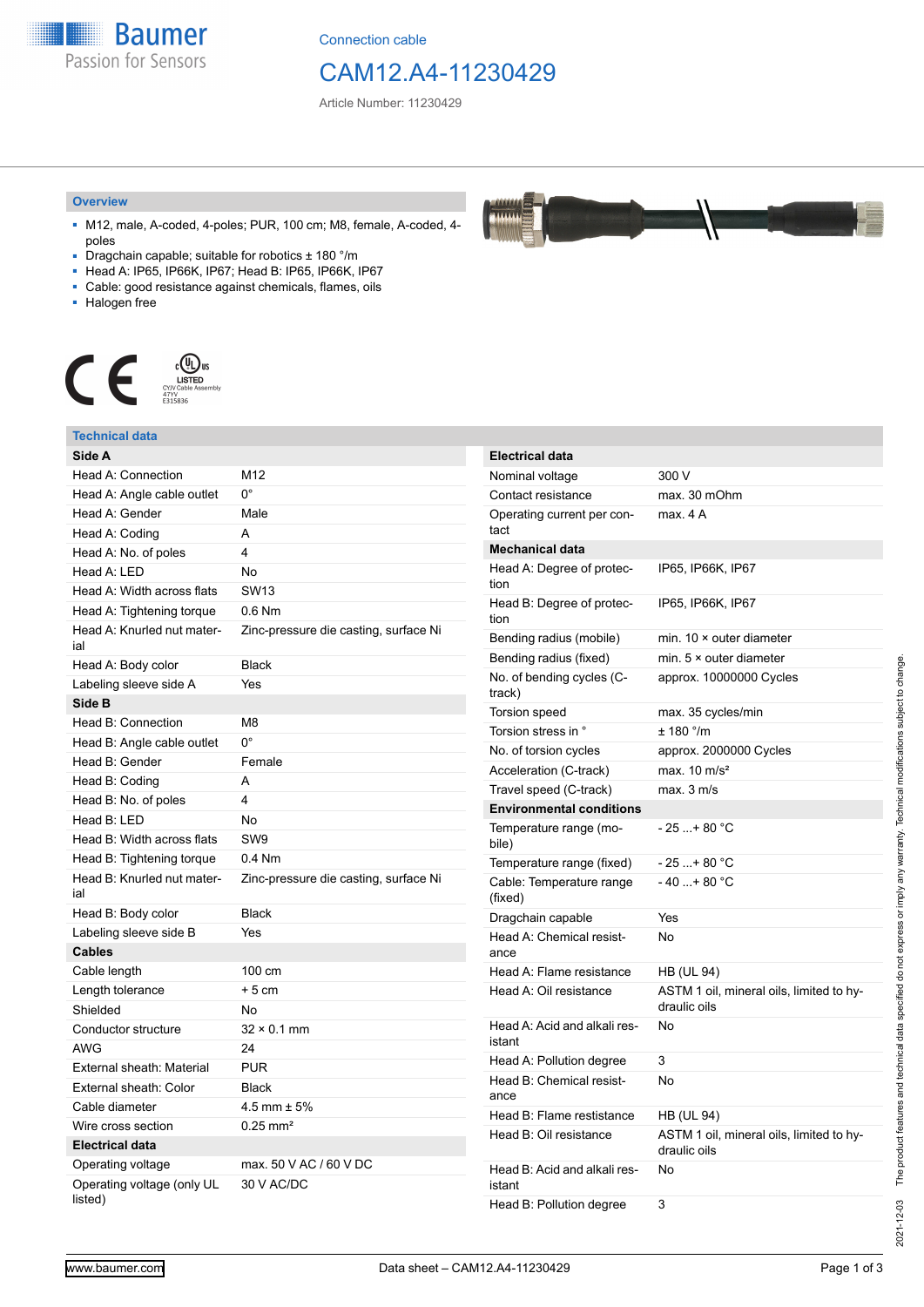

Connection cable

### CAM12.A4-11230429

Article Number: 11230429

#### **Technical data**

**Technical drawing**

**Side A**

#### **Environmental conditions**

Cable: Chemical resistance Good (DIN EN 60811-404)

Cable: Flame resistance Conform UL 1581 §1090 (H); CSA FT2; IEC 60332-2-2

#### **Environmental conditions**

Cable: Silicone-free Yes

Cable: Oil resistance Good (DIN EN 60811-404)

### **Side B**

#### **Technical drawing**





#### **Coding Coding**